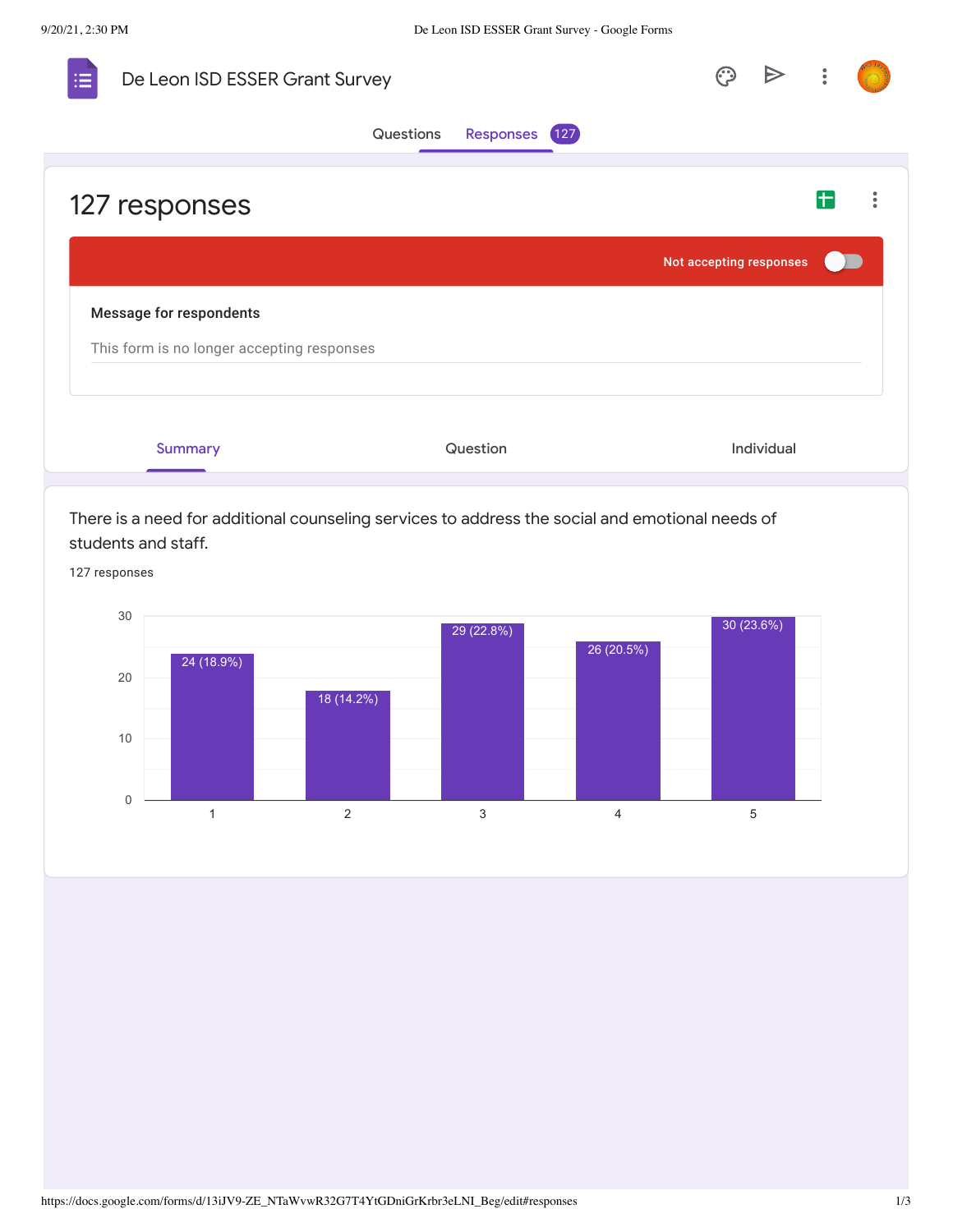

There is a need for summer school to address gaps in learning.

1 and  $2$  3 and  $4$  5 0 10 20 30 40 15 (11.8%) 13 (10.2%) 28 (22%) 36 (28.3%) 35 (27.6%)

127 responses

There is a need for before/after school tutorials for additional educational support. 127 responses